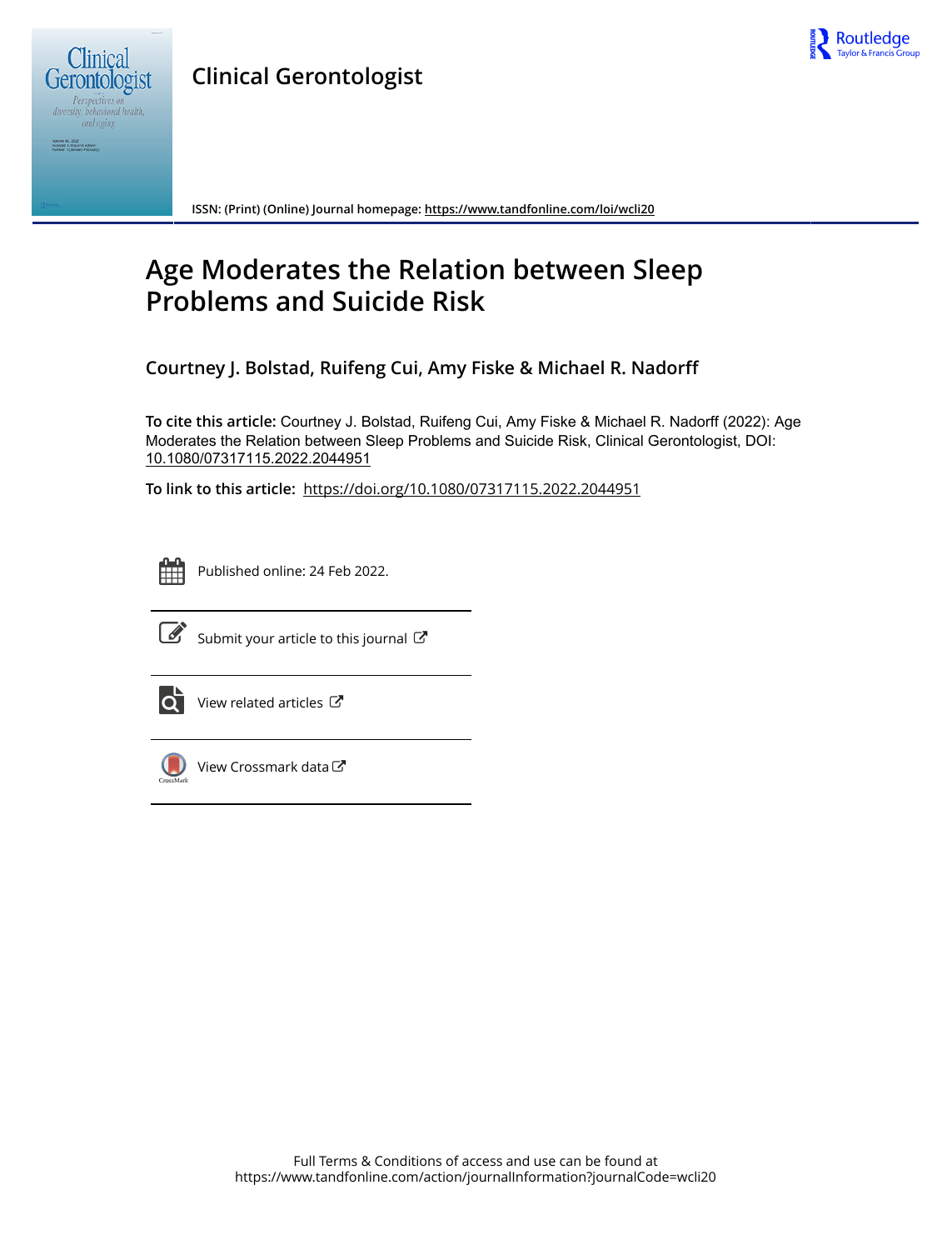Check for updates

# **Age Moderates the Relation between Sleep Problems and Suicide Risk**

Courtney J. Bolst[a](#page-1-0)d MS D<sup>a</sup>, Ruifeng Cui PhD D<sup>[b](#page-1-0)</sup>, Amy Fiske PhD D<sup>b[,c](#page-1-1)</sup>, and Michael R. Nadorff PhD<sup>a[,d](#page-1-2)</sup>

<span id="page-1-2"></span><span id="page-1-1"></span><span id="page-1-0"></span>ªDepartment of Psychology, Mississippi State University, Mississippi State, Mississippi, USA; <sup>b</sup>Department of Psychology, West Virginia University, Morgantown, West Virginia, USA; <sup>c</sup>Injury Control Research Center, West Virginia University, Morgantown, West Virginia, USA;<br><sup>d</sup>Department of Psychiatry and Behavioral Sciences, Baylor College of Medicine, Hous Department of Psychiatry and Behavioral Sciences, Baylor College of Medicine, Houston, Texas, USA

#### **ABSTRACT**

**Objectives:** This cross-sectional study examined whether age moderates the relation between sleep problems and suicide risk and investigated whether sleep problems are differentially associated with suicide risk in younger (18–40) and older (60+) adults.

**Methods:** MTurk workers (*N* = 733) completed the Pittsburgh Sleep Quality Index, Suicidal Behavior Questionnaire–Revised, Patient Health Questionnaire, and demographic questions. Analysis of variance and linear regressions were utilized.

**Results:** Older adults scored lower on four PSQI components, symptoms of depression, and suicide risk than younger adults. Age significantly moderated the relation between sleep problems and suicide risk after controlling for gender and depressive symptoms, *F*(5, 635) = 72.38, *p* < .001. Sleep problems significantly related to suicide risk in younger adults (*t* = 6.47, *p* < .001) but not in older adults (*t* = 0.57, *p* = .57). Sleep medication use was related to suicide risk in both groups, whereas daytime dysfunction was related to suicide risk in older adults and sleep disturbances were related to suicide risk in younger adults.

**Conclusions:** The relation between sleep problems and suicide risk differs between younger and older adults. This study adds to the literature suggesting that sleep medications may not be appropriate for older adults.

**Clinical Implications:** Sleep problems are significantly related to suicide risk in younger adults but not older adults. Sleep medication use is associated with suicide risk regardless of age.

#### **Introduction**

<span id="page-1-6"></span><span id="page-1-4"></span>Suicide remains among the top 11 leading causes of death annually in the United States (Centers for Disease Control and Prevention, National Center for Injury Prevention and Control, [n.d.\)](#page-7-0), and White, older adult men are at the highest risk for suicide of all groups (Curtin & Hedegaard, [2019](#page-7-1)). Suicide is particularly difficult to prevent in late-life because older adults are less likely to seek help and utilize more lethal attempt methods than earlier in the lifespan (Conwell, Van Orden, & Caine, [2011](#page-7-2)). Thus, it is especially important to identify and heed suicide risk factors in late-life as there are fewer opportunities to identify risk and intervene.

<span id="page-1-10"></span><span id="page-1-9"></span><span id="page-1-5"></span>Sleep problems have been well established as a major risk factor for psychiatric illness and suicide in adults and older adults (Liu et al., [2020](#page-7-3); Nadorff, Drapeau, & Pigeon, [2018\)](#page-7-4). Meta-analyses across the lifespan have found that sleep disturbances were significantly associated with suicidal ideation, attempt, <span id="page-1-11"></span><span id="page-1-8"></span><span id="page-1-7"></span><span id="page-1-3"></span>and death by suicide, and depressive symptoms did not moderate these relations (Bernert, Kim, Iwata, & Perlis, [2015;](#page-7-5) Pigeon, Pinquart, & Conner, [2012](#page-8-0)). For older adults, insomnia symptoms have also been found to be associated with suicidal thoughts, though these effects were mediated by depressive symptoms (Nadorff, Fiske, Sperry, Petts, & Gregg, [2012](#page-7-6)). Additionally, older adults who reported longer histories of insomnia symptoms and nightmares had higher suicide risk (Golding, Nadorff, Winer, & Ward, [2015\)](#page-7-7). Sleep problems also become notably more common in late-life. With increasing age, sleep onset latency and wake after sleep onset (both frequency and duration) increase, whereas sleep duration, sleep efficiency, and time spent in stage 3 and rapid eye movement (REM) sleep decrease (Floyd et al., [2000](#page-7-8); Redline et al., [2004\)](#page-8-1). Poor sleep in latelife may at times be partially attributed to health problems, disability, medication usage, and circadian

#### **KEYWORDS**

Sleep; older adult; medication; suicide; depression; daytime dysfunction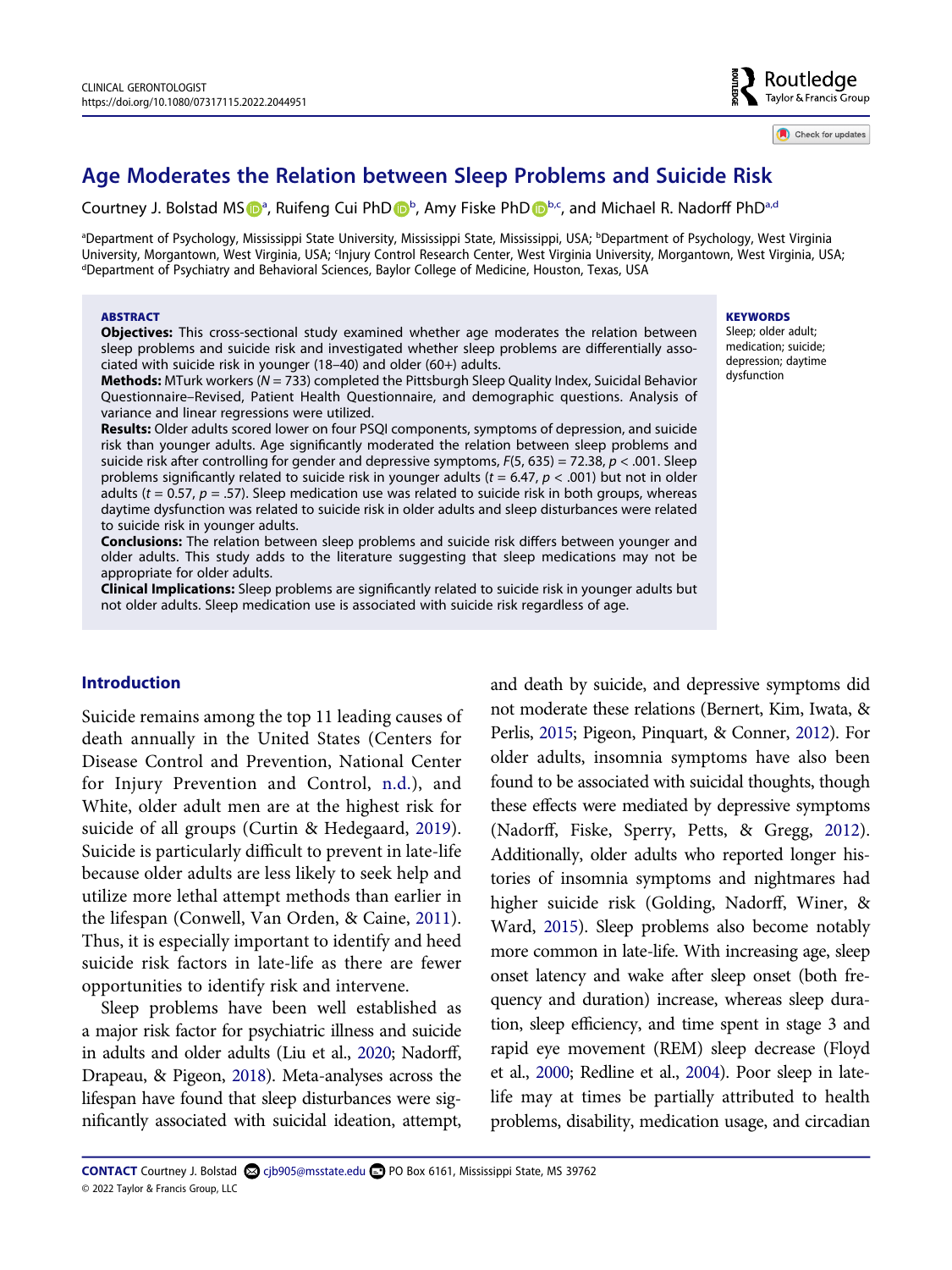<span id="page-2-4"></span><span id="page-2-0"></span>clock shifts in older adults who experience these agerelated factors (Ancoli-Israel, [2009](#page-7-9); Neikrug & Ancoli-Israel, [2010\)](#page-8-2). As sleep problems are an important risk factor for suicide and sleep patterns change and worsen with age, the relation between sleep problems and suicide risk may thus differ between younger and older adults.

The literature has demonstrated that sleep problems are associated with suicide risk in the general population (e.g., Bernert et al., [2015\)](#page-7-5) and in older adult samples (e.g., Golding et al., [2015\)](#page-7-7). However, no studies have investigated whether the relation between sleep and suicide risk differs between older and younger adults within the same data collection, thus minimizing confounding factors. The present study investigated the relation between sleep problems and suicide risk among a community sample of younger (ages 18–40) and older (ages 60+) adults and whether age moderated the relation between sleep problems and suicide risk. Additionally, the study investigated differences between the two age groups in the specific sleep problems that are associated with suicide risk. Due to the scant literature on age moderating the relation between sleep problems and suicide risk, no a priori hypotheses were set, and analyses were exploratory in nature.

# **Methods**

#### *Participants and procedures*

<span id="page-2-7"></span><span id="page-2-6"></span>Participants were recruited from Amazon's Mechanical Turk (MTurk workers; Smith, Roster, Golden, & Albaum, [2016\)](#page-8-3). Inclusion criteria were a) age 18 years or older and b) residing in the U.S., as data from U.S. workers are more reliable (Smith et al., [2016\)](#page-8-3). Exclusion criteria were a) deviation greater than one year on two separate age questions and/or failing the majority of six attention checks (2 participants excluded), b) repeat study attempts (6 participants/12 participant entrees excluded), and c) noncompletion of the study (51 participants excluded). Similar methods have been employed in research on older adults, sleep disturbances, and depressive symptoms (Webb, Cui, Titus, Fiske, & Nadorff, [2018](#page-8-4)). A total of 1,009 participants began the study and 944 participants met initial study criteria. Participants were separated into two groups based on their age: younger adults (ages  $18-40$ ;  $n = 301$ ) and older adults

(ages 60 and older;  $n = 432$ ). An additional 211 participants between the ages of 41 and 59 were thus further excluded from analyses. Of this group, 144 of the participants were in the 50–59 range. Given the similarities between these participants and those in the older adult group, it was decided that comparisons between these groups would not be appropriate. The decision to examine the two age groups selected was made due to the total sample having a bimodal age distribution that approximated these two age groups. The age groups used in this study are similar to that of past research on age differences in the relation between sleep and mental health (e.g., Gould, Beaudreau, O'Hara, & Edelstein, [2016](#page-7-10)).

<span id="page-2-2"></span><span id="page-2-1"></span>The demographics and attention check performance of MTurk workers are similar in quality to traditional survey participants (Berinsky, Huber, & Lenz, [2012\)](#page-7-11). The study was approved by the West Virginia University Institutional Review Board, and participants were required to provide informed consent to begin the study. Participants were then asked to complete measures on sleep problems, depressive symptoms, and suicide risk followed by demographic questions that included age, gender, race, education, marital status, and employment status. Lastly, all participants were provided with a list of phone numbers for different mental health hotlines (i.e., crisis, sexual abuse, domestic violence, and crime victims hotlines).

#### *Measures*

#### *Suicidal Behaviors Questionnaire–Revised*

The Suicidal Behaviors Questionnaire-Revised (SBQ-R; Osman et al., [2001\)](#page-8-5) is a four item selfreport measure of suicidal ideation and behaviors during one's lifetime and the frequency of one's suicidal ideation within the past year. Total scores range from 3–18 with cutoff scores of 7 and 8 for community adult and older adult samples, respectively (Osman et al., [2001](#page-8-5)). In the present study, SBQ-R internal consistency was .83, and skew and kurtosis were elevated at 1.87 and 3.48, respectively. Skew and kurtosis were improved to .96 and −.18, respectively, through logarithmic transformation.

#### <span id="page-2-5"></span>*Patient Health Questionnaire-9*

<span id="page-2-3"></span>The Patient Health Questionnaire-9 (PHQ-9; Kroenke, Spitzer, & Williams, [2001](#page-7-12)) is a nine item self-report measure of depressive symptoms over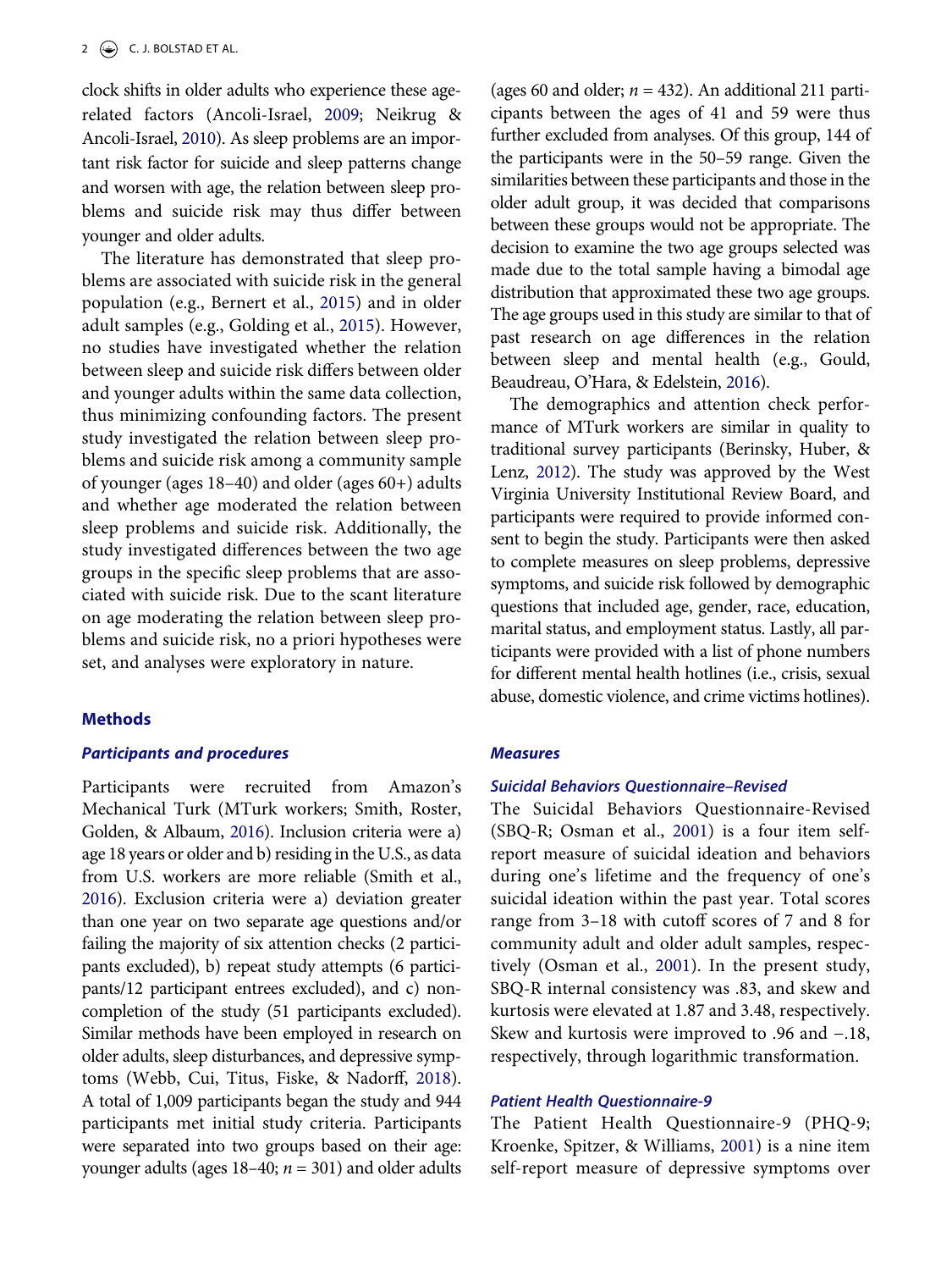a two-week timeframe. Each item is rated on a scale from 0 (not at all) to 3 (nearly every day). In analyses predicting suicide risk, the PHQ-8 scoring excluding item 9 was used. The PHQ-9 and PHQ-8 both had an internal consistency of .91.

#### *Pittsburgh Sleep Quality Index*

<span id="page-3-1"></span>The Pittsburgh Sleep Quality Index (PSQI; Buysse, Reynolds, Monk, Berman, & Kupfer, [1989\)](#page-7-13) is an 18 item self-report measure of sleep problems over a one-month period. The first four items assess average bedtime, wake time, sleep onset latency, and total sleep time. Ten items assess for causes of poor sleep (e.g., snoring, bad dreams, pain). The last four items assess sleep quality, sleep medication usage, daytime sleepiness, and problems with enthusiasm. Scoring consists of seven separate component scores with a range of 0–3: subjective sleep quality, sleep latency, sleep duration, habitual sleep efficiency, sleep disturbances, use of sleeping medications, and daytime dysfunction. These component scores are then summed to create a total global score, with higher scores indicating more sleep problems. Scores higher than 5 are indicative of a sleep disorder. In this sample, normality  $(skew = 0.64, kurtosis = 0.17)$  and internal consistency ( $\alpha$  = .75) of the PSQI were adequate.

#### *Data analytic plan*

<span id="page-3-2"></span>Analysis of variance (ANOVA) was used to compare rates of sleep problems, symptoms of depression, and suicide risk between younger (age 18–40) and older (age 60+) participants. A moderation model (PROCESS Model 1; Hayes, [2018\)](#page-7-14) was used to investigate whether the relation between sleep problems and suicide risk was moderated by age when controlling for gender and depressive symptoms. This analysis was conducted both with and without participants age 41–59. Additional multiple linear regressions investigated which sleep problems were significantly associated with suicide risk for younger and older adults separately while controlling for age, gender, and depressive symptoms. All seven PSQI sleep problem component scores were entered into the model simultaneously in order to account for Type I error. Lastly, sensitivity analyses were conducted to investigate the relation among age, sleep, and recent/current vs. lifetime

suicidal ideation. Ideation history was coded 0 = never, 1 = lifetime (SBQ-R item 1 response greater than 1) and  $2 =$  current/recent (SBQ-R item 2) response greater than 1).

#### **Results**

The majority of the sample was White, married, women, college educated, and employed ([Table 1](#page-3-0)). PHQ-8, SBQ-R, and PSQI total scores were significantly correlated with one another in both older and younger adults ([Table 2](#page-4-0)). In the younger adult sample, 34.80% (103 of 296) scored at or above the clinical cutoff of 10 for the PHQ-8, 37.63% (108 of

<span id="page-3-0"></span>**Table 1.** Demographic characteristics of the total sample and by age group.

|                           | <b>Total</b><br>Sample | Younger Adults<br>$(18 - 40)$ | <b>Older Adults</b><br>$(60+)$ |
|---------------------------|------------------------|-------------------------------|--------------------------------|
|                           | $n = 733$              | $n = 301$                     | $n = 432$                      |
|                           | n(%)                   | n(%)                          | n(%)                           |
| Gender                    |                        |                               |                                |
| Male                      | 350<br>(47.7%)         | 161 (53.5%)                   | 189 (43.8%)                    |
| Female                    | 383<br>(52.3%)         | 140 (46.5%)                   | 243 (56.3%)                    |
| Race                      |                        |                               |                                |
| White                     | 630<br>$(85.9\%)$      | 235 (78.1%)                   | 395 (91.4%)                    |
| African American          | 41 (5.6%)              | 22 (7.3%)                     | 19 (4.4%)                      |
| Hispanic                  | 28 (3.8%)              | 20 (6.6%)                     | 8 (1.9%)                       |
| Asian/Pacific Islander    | 23 (3.1%)              | 18 (6.0%)                     | $5(1.2\%)$                     |
| Other                     | 11 (1.5%)              | $6(2.0\%)$                    | $5(1.2\%)$                     |
| Education                 |                        |                               |                                |
| Less Than Highschool      | $2(0.3\%)$             | 2(0.7%)                       | 0                              |
| Highschool                | 93 (12.7%)             | 38 (12.6%)                    | 55 (12.7%)                     |
| Some College              | 252                    | 96 (31.9%)                    | 156 (36.1%)                    |
|                           | (34.4%)                |                               |                                |
| Four Year College         | 279                    | 138 (45.8%)                   | 141 (32.6%)                    |
|                           | (38.1%)<br>107         | 27 (9.0%)                     | 80 (18.5%)                     |
| Graduate Degree           | $(14.6\%)$             |                               |                                |
| Relationship Status       |                        |                               |                                |
| Single                    | 203                    | 143 (47.5%)                   | 60 (13.9%)                     |
|                           | (27.7%)                |                               |                                |
| Cohabitating              | 66 (9.0%)              | 47 (15.6%)                    | 19 (4.4%)                      |
| Married/Civil             | 297                    | 103 (34.2%)                   | 194 (44.9%)                    |
| Union                     | $(40.5\%)$             |                               |                                |
| Seperated                 | 12 (1.6%)              | $1(0.3\%)$                    | 11 (2.5%)                      |
| Divorced                  | 110                    | 5(1.7%)                       | 105 (24.3%)                    |
|                           | $(15.0\%)$             |                               |                                |
| Widowed                   | 45 (6.1%)              | 2(0.7%)                       | 43 (10.0%)                     |
| <b>Employment Status</b>  |                        |                               |                                |
| <b>Employed Full Time</b> | 345                    | 235 (78.1%)                   | 110 (25.5%)                    |
|                           | $(47.1\%)$             |                               |                                |
| <b>Employed Part Time</b> | 134                    | 36 (12.0%)                    | 98 (22.7%)                     |
|                           | (18.3%)                |                               |                                |
| Unemployed                | 43 (5.9%)              | 28 (9.3%)                     | 15 (3.5%)                      |
| <b>Disabled</b>           | 14 (1.9%)              | 2(0.7%)                       | 12 (2.8%)                      |
| Retired                   | 197                    | 0                             | 197 (45.6%)                    |
|                           | (26.9%)                |                               |                                |

Younger adult ages ranged from 18–40 (*N = 301, M* = 30.79, *SD* = 4.75) and older adults were ages 60 or older (*N = 432, M* = 66.33, *SD* = 4.59).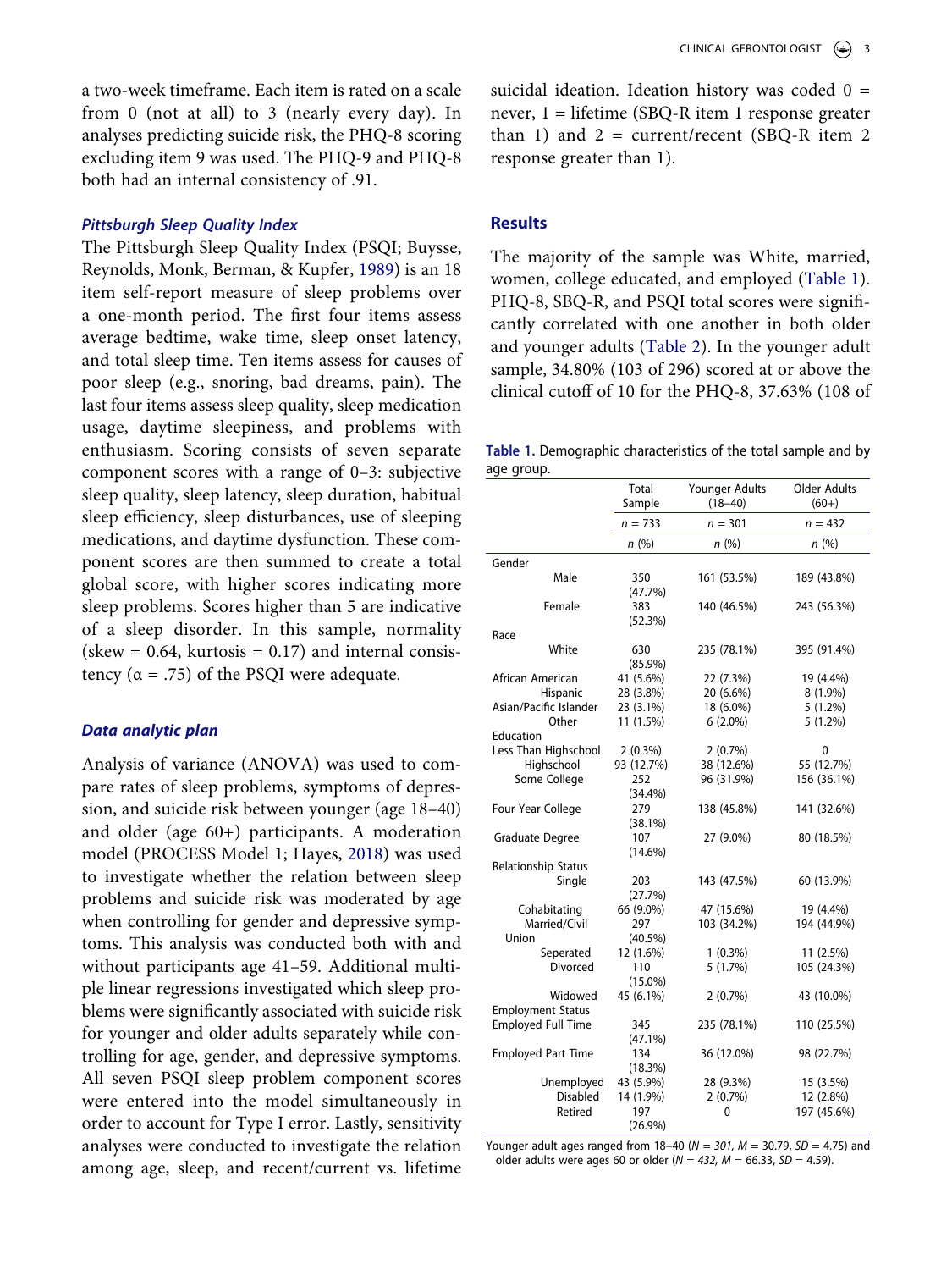287) scored at or above the clinical cutoff of 7 for SBQ-R, and 65.80% (179 of 272) scored at or above the clinical cutoff of 5 on the PSQI. As for the older adults, 14.35% (62 of 432) scored at or above the PHQ-8 clinical cutoff, 15.82% (65 of 411) scored at or above the clinical cutoff for the SBQ-R, and 60.45% (243 of 402) scored at or above the PSQI clinical cutoff.

ANOVA found that overall sleep problems did not significantly differ between older and younger adults,  $p = .11$ . However, regarding the PSQI components, older adults had lower (better) scores on subjective sleep quality, sleep latency, sleep duration, and daytime dysfunction as well as higher (worse) scores on sleep disturbances and use of sleeping medications, all *p*s < .05. Symptoms of depression and suicide risk were also lower among older adults than younger adults, both *p*s < .001. Younger adults had greater prevalence of any current/recent suicidal ideation (41%) compared to older adults (21%). Conversely, older adults had greater prevalence of no ideation history (62%) and prevalence of lifetime history (17%) compared to younger adults (47% no history, 13% lifetime history, respectively). These statistics are shown in [Table 3.](#page-4-1)

Moderation analyses were consistent for both the full sample, including those age 41–59, and without. Due to the potential issues with age overlap, we opted to only present the results that omit participants age 41–59. The moderation effect of age on the relation between sleep problems and suicide risk was significant,  $F(5, 635) = 72.38, p < .001$ . The analysis showed significant main effects of sleep problems (*t* = 6.46, *p* < .001), age (*t* = 3.18,  $p = .002$ ), and depressive symptoms ( $t = 8.84$ ,  $p <$ .001) on suicide risk. Further, the age by sleep problems interaction was significant, *t* = −5.47, *p* < .001. Specifically, the association between

<span id="page-4-0"></span>**Table 2.** Correlations among measures in younger and older adults.

|             | <b>PSOI</b>              | PHQ-8                    | SBQ-R                    |
|-------------|--------------------------|--------------------------|--------------------------|
| <b>PSQI</b> | $\overline{\phantom{a}}$ | .70                      | .33                      |
| PHQ-8       | .69                      | $\overline{\phantom{a}}$ | .47                      |
| SBQ-R       | .59                      | .58                      | $\overline{\phantom{a}}$ |

PSQI = Pittsburgh Sleep Quality Index, PHQ-8 = Patient Health Questionnaire 8 item, SBQ-R = Suicidal Behaviors Questionnaire-Revised. Correlations for younger adults (ages 18–40, *n* = 296) are presented below the diagonal and older adults (ages  $60+$ ,  $n = 432$ ) are presented above the diagonal. All correlations were significant at *p* < .001.

<span id="page-4-1"></span>**Table 3.** ANOVA of sleep problems, depressive symptoms, and suicide risk by age.

|                   | Younger Adults (18-40) | Older Adults (60+) |        |
|-------------------|------------------------|--------------------|--------|
|                   | $n = 296$              | $n = 432$          |        |
|                   | M (SD)                 | M (SD)             | р      |
| <b>PSQI Total</b> | 6.69(4.05)             | 6.19(3.85)         | .11    |
| P1                | 1.17(0.85)             | 0.99(0.77)         | .004   |
| P <sub>2</sub>    | 0.99(0.75)             | 0.72(0.77)         | < .001 |
| P3                | 1.11(1.02)             | 0.95(0.90)         | .03    |
| P <sub>4</sub>    | 0.77(1.10)             | 0.76(1.04)         | .90    |
| P5                | 1.20(0.57)             | 1.36(0.57)         | 100. > |
| P6                | 0.53(0.97)             | 0.71(1.17)         | .03    |
| P7                | 0.94(0.92)             | 0.71(0.83)         | < .001 |
| PHQ-8             | 7.22 (6.07)            | 4.17 (4.90)        | 100. > |
| SBQ-R             | 6.40(4.28)             | 4.70 (2.51)        | 100. > |

PSQI = Pittsburgh Sleep Quality Index, observed range in full sample = 0–19, younger adults =  $0-19$ , older adults =  $0-18$ ; PSQI Components include P1 = subjective sleep quality, P2 = sleep latency, P3 = sleep duration, P4 = habitual sleep efficiency,  $PS =$  sleep disturbances,  $P6 =$  use of sleeping medications, and  $P7 =$  daytime dysfunction;  $PHQ-8 =$  Patient Health Questionnaire 8 item, observed range in full sample  $= 0-24$ , younger adults =  $0-22$ ; SBQ-R = Suicidal Behaviors Questionnaire - Revised, observed range in full sample and both age groups  $= 3-18$ .

sleep problems and suicide risk was significant for younger adults ( $t = 6.47$ ,  $p < .001$ ), but this association was not significant for older adults ( $t = 0.57$ ,  $p = .57$ ; [Figure 1](#page-5-0)). Lastly, sleep problems were highest among the individuals with current/recent suicidal ideation and lowest among individuals with no suicidal ideation and age did not moderate this association ( $t = -1.82$ ;  $p = .07$ ). Sleep scores were 4.75 for younger adults and 5.28 for older adults with no ideation history, 7.11 for younger adults and 6.53 for older adults with lifetime ideation history, and 8.93 for younger adults and 8.48 for older adults with current/recent suicidal ideation.

To further elucidate differences between younger and older adults, the relations between PSQI component scores and suicide risk were investigated in multiple regression models for younger and older adults separately ([Table 4\)](#page-5-1). Results showed that among both groups, the use of sleep medications individually related to suicide risk, both *p*s < .05. Sleep disturbances for younger adults and daytime dysfunction for older adults also individually related to suicide risk, both *p*s < .05.

#### **Discussion**

The present study investigated differences in sleep problems between younger and older adults. Younger adults were similar to older adults in level of overall sleep impairment, with both groups reporting elevated sleep problems (i.e., both PSQI means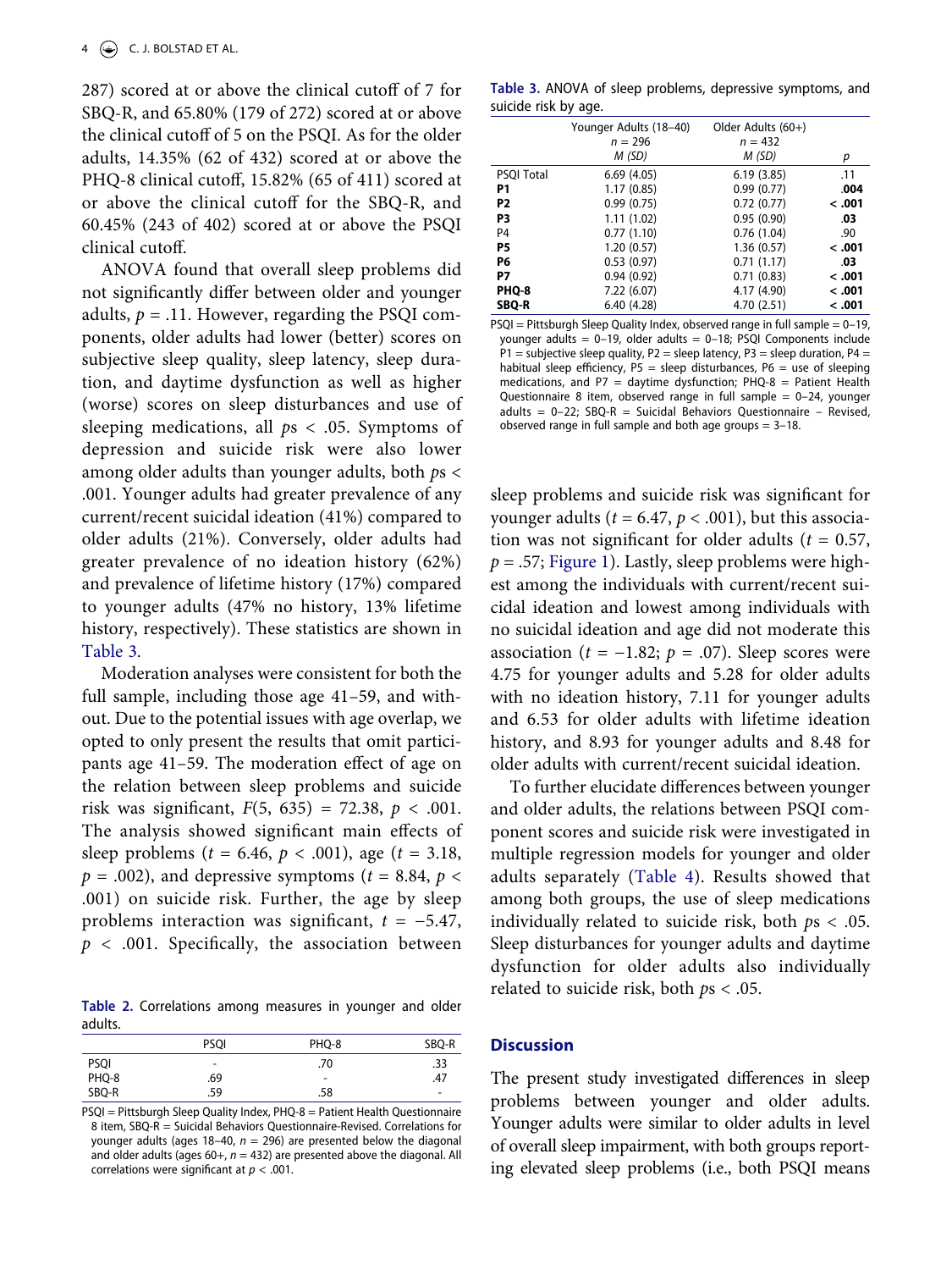<span id="page-5-0"></span>

**Figure 1.** Age moderated the relation between sleep problems and suicide risk such that older adults had a lower suicide risk than younger adults with similar rates of sleep problems. PSQI = Pittsburgh Sleep Quality Index, possible range = 0–21, observed range for the full sample = 0–19; SBQ-R = Suicidal Behaviors Questionnaire – Revised total score, possible range = 3–18, observed range for the full sample  $= 3-18$ .

<span id="page-5-1"></span>**Table 4.** Sleep problem component scores predicting suicide risk by age.

|                | Younger Adults (18-40, $n = 296$ ) |      |         | Older Adults $(60+, n = 432)$ |         |      |         |        |
|----------------|------------------------------------|------|---------|-------------------------------|---------|------|---------|--------|
|                | B                                  | SE   |         | p                             | B       | SE   |         | р      |
| Age            | 0.00                               | 0.00 | 0.08    | .94                           | 0.00    | 0.00 | 0.98    | .33    |
| Gender         | $-0.01$                            | 0.03 | $-0.28$ | .78                           | $-0.03$ | 0.02 | $-1.50$ | .14    |
| PHQ-8          | 0.01                               | 0.00 | 4.12    | < .001                        | 0.02    | 0.00 | 5.39    | < .001 |
| PSQI Component |                                    |      |         |                               |         |      |         |        |
| P1             | 0.01                               | 0.02 | 0.43    | .67                           | $-0.00$ | 0.00 | $-0.30$ | .77    |
| P <sub>2</sub> | 0.03                               | 0.02 | 1.32    | .19                           | $-0.00$ | 0.01 | $-0.15$ | .89    |
| P <sub>3</sub> | $-0.01$                            | 0.02 | $-0.34$ | .73                           | $-0.01$ | 0.01 | $-0.89$ | .37    |
| P <sub>4</sub> | 0.02                               | 0.02 | 1.39    | .17                           | $-0.00$ | 0.01 | $-0.23$ | .82    |
| P <sub>5</sub> | 0.07                               | 0.03 | 2.39    | .02                           | $-0.02$ | 0.02 | $-1.31$ | .19    |
| <b>P6</b>      | 0.04                               | 0.02 | 2.89    | .004                          | 0.02    | 0.01 | 2.11    | .04    |
| P7             | 0.02                               | 0.02 | 1.01    | .31                           | 0.03    | 0.02 | 2.00    | .047   |

Note. PHQ-8 = Patient Health Questionnaire 8 item; PSQI = Pittsburgh Sleep Quality Index; PSQI Components include P1 = subjective sleep quality, P2 = sleep latency, P3 = sleep duration, P4 = habitual sleep efficiency, P5 = sleep disturbances, P6 = use of sleeping medications, and P7 = daytime dysfunction.

<span id="page-5-4"></span><span id="page-5-2"></span>were above the clinical cutoff). This is consistent with previous findings from studies employing the PSQI, as Landry, Best, and Liu-Ambrose ([2015\)](#page-7-15) found a PSQI mean of 7.4 for adults age 55 and older, and Becker et al. [\(2018](#page-7-16)) found a PSQI mean of 6.87 for adults ages 18–29. Further, age was found to moderate the relation between sleep problems and suicide risk, such that sleep problems were significantly related to suicide risk for younger adults but not for older adults. Use of sleep medications was found to significantly relate to suicide risk for both age groups over and above depressive symptoms and other sleep problems, consistent with previous <span id="page-5-6"></span><span id="page-5-3"></span>literature (Brower et al., [2011](#page-7-17)). Sleep disturbances (e.g., trouble staying asleep, bad dreams, discomfort) were related to suicide risk in only younger adults, consistent with previous research (Nadorff, Nazem, & Fiske, [2011\)](#page-8-6). Daytime dysfunction (i.e., daytime sleepiness, low enthusiasm) was related to suicide risk in only older adults, also in line with previous research (Lapierre et al., [2012](#page-7-18)).

<span id="page-5-5"></span>The finding that the use of sleep medications and daytime dysfunction were the only two sleep issues that significantly related to suicide risk among older adults over and above depression symptoms has several clinical implications. First, providers should consider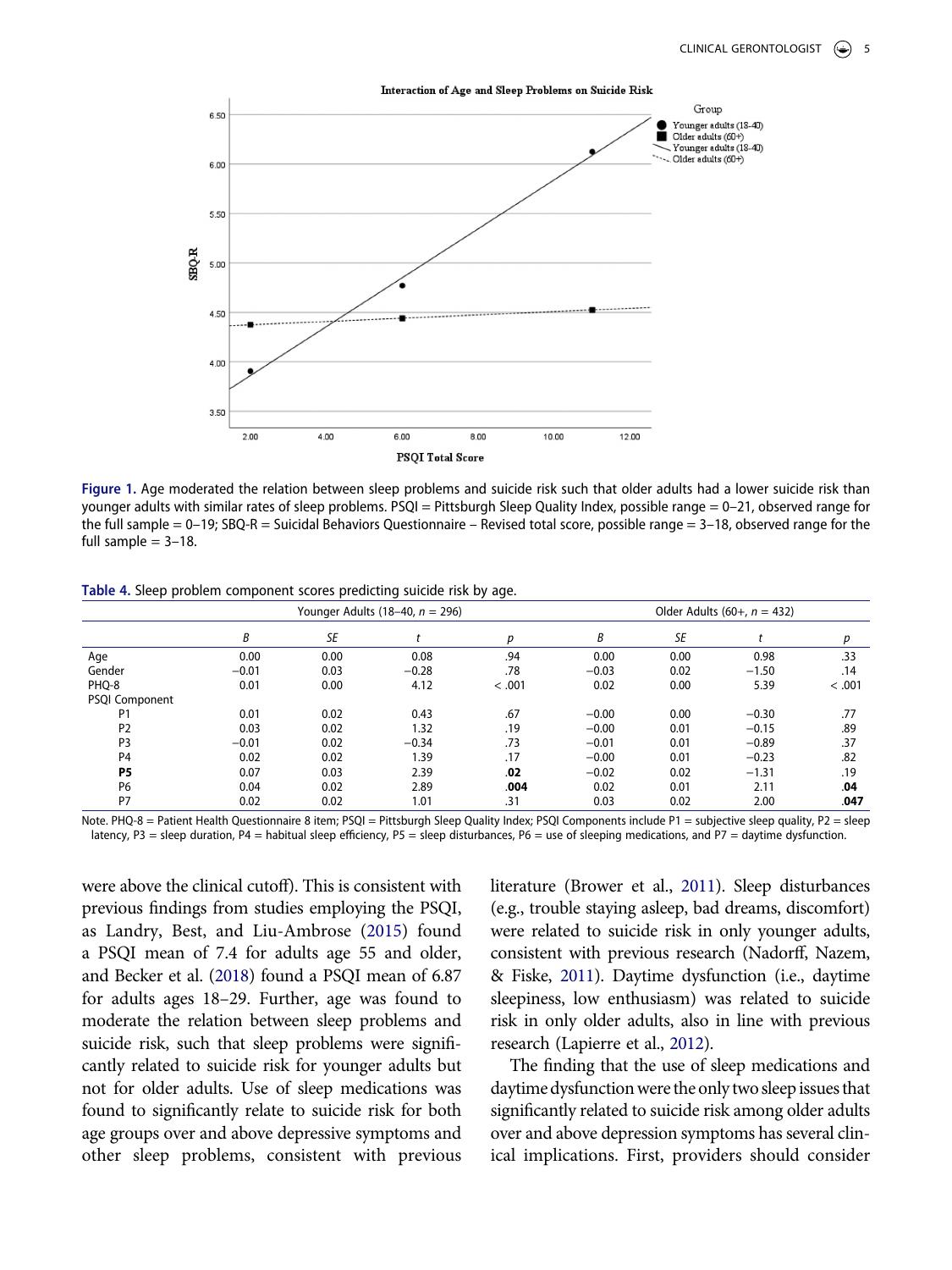<span id="page-6-8"></span><span id="page-6-5"></span><span id="page-6-4"></span>utilizing Cognitive Behavioral Therapy for Insomnia (CBT-I). The American College of Physicians has called CBT-I the first-line treatment for chronic insomnia (Qaseem, Kansagara, Forciea, Cooke, & Denberg, [2016\)](#page-8-7), and CBT-I has been shown to be both effective and well tolerated for older adults, thus representing an ideal alternative to medication (Rybarczyk, Lund, Garroway, & Mack, [2013](#page-8-8)). When medication must be used, non-benzodiazepine receptor agonist medications are preferred to benzodiazepine medication. Two recent reviews found that although effective, the limited literature on nonbenzodiazepine receptor agonist medications for older adults preludes conclusions regarding the presence of adverse events due to these medications (Sateia, Buysse, Krystal, Neubauer, & Heald, [2017](#page-8-9); Sys, Van Cleynenbreugel, Deschodt, Van der Linden, & Tournoy, [2020\)](#page-8-10). Further, although not examined in an older adult sample, there is evidence that the use of non-benzodiazepine agonists in conjunction with an antidepressant may be useful in reducing suicidal ideation (McCall et al., [2019\)](#page-7-19). Therefore, nonbenzodiazepine medication should be used with caution, if used at all, and should be closely monitored and started at the lowest effective dose. According to the American Geriatrics Society Beers criteria, benzodiazepines commonly used to treat sleep problems are not recommended for older adults due to the increased risk of falls, fractures, cognitive decline, delirium, and motor vehicle accidents (Fixen, [2019](#page-7-20)). The current findings provide further support that hypnotic medications, especially benzodiazepines, should not be used by older adults with sleep problems given their association with suicide risk (Sateia et al., [2017\)](#page-8-9). Additionally, clinicians should assess the suicide risk of younger adults who present with sleep disturbances and older adults reporting daytime sleepiness, low enthusiasm, or use of sleep mediations. Assessing and addressing these sleep concerns may help reduce suicide risk (Manber et al., [2011](#page-7-21); Trockel, Karlin, Taylor, Brown, & Manber, [2015\)](#page-8-11).

# <span id="page-6-9"></span><span id="page-6-6"></span><span id="page-6-1"></span><span id="page-6-0"></span>*Limitations and future directions*

<span id="page-6-2"></span>The cross-sectional nature of the data precludes temporal or causal interpretations. Additionally, the use of MTurk to sample participants may have resulted in a more clinically-skewed sample than other sampling methods (Mason & Suri, [2012](#page-7-22);

<span id="page-6-7"></span>Shapiro, Chandler, & Mueller, [2013\)](#page-8-12), which may limit generalization to the overall population. Data were not collected regarding type of sleep medications used by the sample. Finally, the sample was rather homogeneous with 85.9% of participants being White, 87.0% being college educated, and 77.6% of the older adult group being in their 60ʹs. Therefore, readers should use caution when generalizing our findings to older adults with different demographics (e.g., middle-old and oldest-old adults).

<span id="page-6-3"></span>With these limitations in mind, the findings still provide a notable contribution to the literature on the relation between sleep problems and suicide risk across the lifespan. Future studies may extend these findings through the use of objective measures (e.g., actigraphy) and longitudinal designs, replication in more clinical and diverse samples, and examining whether treating sleep concerns and reducing sleep medication use reduces suicide risk. Specifically, research may examine whether clinical interventions (e.g., behavioral activation) targeting daytime dysfunction, specifically daytime sleepiness and low enthusiasm, in older adults may help mitigate their suicide risk. Finally, different factors impact sleep across the lifespan, including physiology and physical health, and examining how these factors relate to sleep problems and suicide risk as we age would be a notable contribution to the field.

#### **Clinical implications**

- After accounting for gender and depressive symptoms, sleep problems are significantly associated with greater suicide risk for adults ages 18-40 but not for adults ages 60 and older.
- Previous research has found that reducing sleep problems, such as insomnia, is related to reduced suicidality, and our results support this relation. Clinicians treating suicidal patients would be wise to assess and address sleep problems in this population.
- Sleep medication use is associated with greater suicide risk. In both younger and older adults, the assessment of suicide risk among those taking sleep medications and discussion of decreasing or eliminating sleep medication may be of benefit.

#### **Disclosure statement**

No potential conflict of interest was reported by the author(s).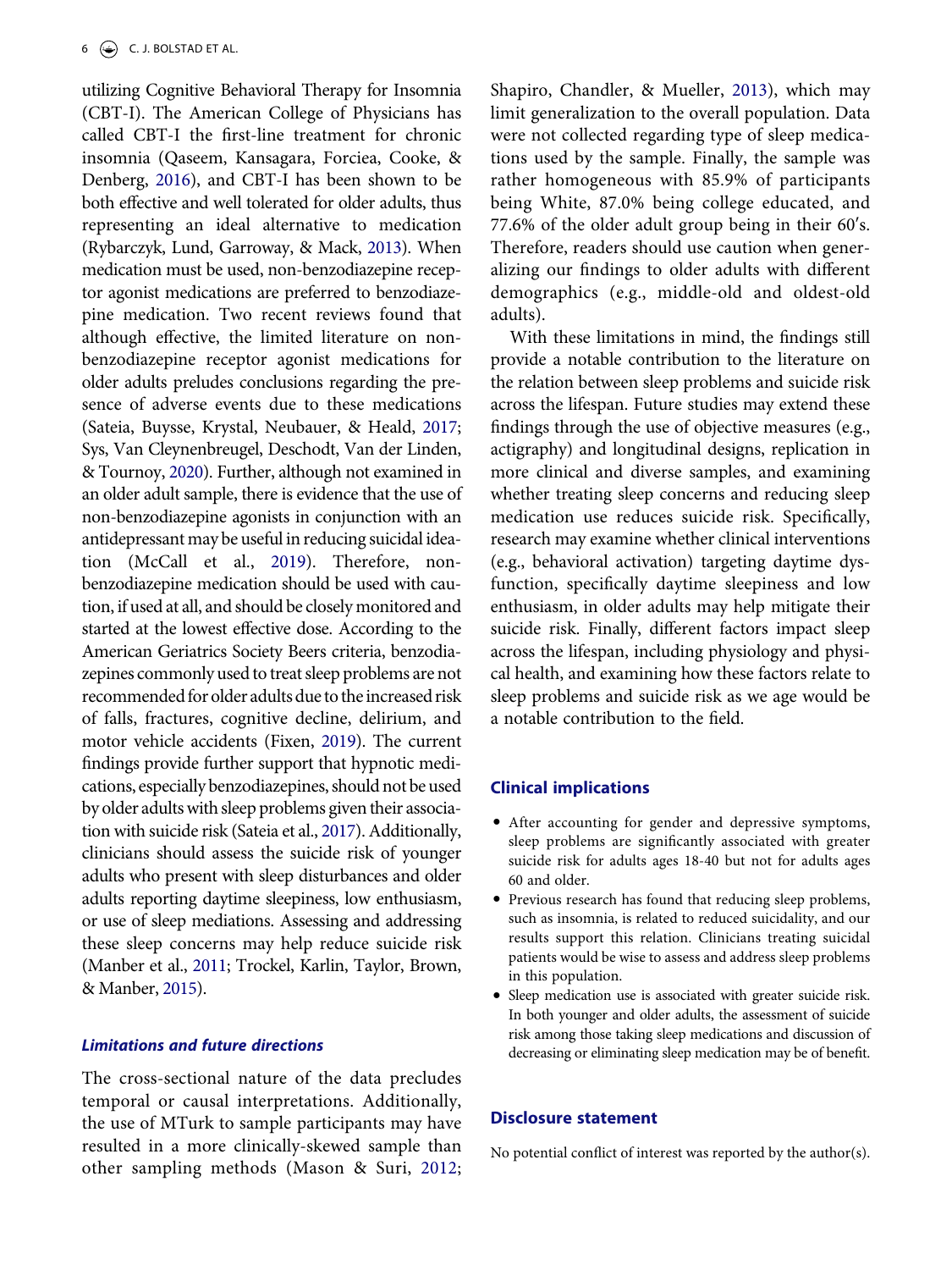# **Funding**

The author(s) reported there is no funding associated with the work featured in this article.

#### **ORCID**

Courtney J. Bolstad MS http://orcid.org/0000-0003-2297- 2778

Ruifeng Cui PhD http://orcid.org/0000-0002-4757-5026 Amy Fiske PhD http://orcid.org/0000-0002-8718-1064

#### **References**

- <span id="page-7-9"></span>Ancoli-Israel, S. ([2009](#page-2-0)). Sleep and its disorders in aging populations. *Sleep Medicine*, *10*(SUPPL. 1), S7–S11. doi:[10.1016/j.sleep.2009.07.004](https://doi.org/10.1016/j.sleep.2009.07.004)
- <span id="page-7-16"></span>Becker, S. P., Jarrett, M. A., Luebbe, A. M., Garner, A. A., Burns, G. L., & Kofler, M. J. [\(2018\)](#page-5-2). Sleep in a large, multi-university sample of college students: Sleep problem prevalence, sex differences, and mental health correlates. *Sleep Health*, *4*(2), 174–181. doi:[10.1016/j.](https://doi.org/10.1016/j.sleh.2018.01.001) [sleh.2018.01.001](https://doi.org/10.1016/j.sleh.2018.01.001)
- <span id="page-7-11"></span>Berinsky, A. J., Huber, G. A., & Lenz, G. S. [\(2012](#page-2-1)). Evaluating online labor markets for experimental research: Amazon. com's mechanical Turk. *Political Analysis*, *20*(3), 351–368. doi:[10.1093/pan/mpr057](https://doi.org/10.1093/pan/mpr057)
- <span id="page-7-5"></span>Bernert, R. A., Kim, J. S., Iwata, N. G., & Perlis, M. L. [\(2015\)](#page-1-3). Sleep disturbances as an evidence-based suicide risk factor. *Current Psychiatry Reports*, *17*(3), 1–9. doi:[10.1007/s11920-](https://doi.org/10.1007/s11920-015-0554-4)  [015-0554-4](https://doi.org/10.1007/s11920-015-0554-4)
- <span id="page-7-17"></span>Brower, K. J., McCammon, R. J., Wojnar, M., Ilgen, M. A., Wojnar, J., & Valenstein, M. ([2011\)](#page-5-3). Prescription sleeping pills, insomnia, and suicidality in the national comorbidity survey replication. *Journal of Clinical Psychiatry*, *72*(4), 515–521. doi:[10.4088/JCP.09m05484gry](https://doi.org/10.4088/JCP.09m05484gry)
- <span id="page-7-13"></span>Buysse, D. J., Reynolds, C. F., Monk, T. H., Berman, S. R., & Kupfer, D. J. ([1989](#page-3-1)). The Pittsburgh sleep quality index: A new instrument for psychiatric practice and research. *Psychiatry Research*, *28*(2), 193–213. doi:[10.1016/0165-](https://doi.org/10.1016/0165-1781(89)90047-4) [1781\(89\)90047-4](https://doi.org/10.1016/0165-1781(89)90047-4)
- <span id="page-7-0"></span>Centers for Disease Control and Prevention, National Center for Injury Prevention and Control. ([n.d\)](#page-1-4). *Web-based injury statistics query and reporting system (WISQARS)* [online]. Retrieved January 11, 2022, from [www.cdc.gov/injury/](http://www.cdc.gov/injury/wisqars) [wisqars](http://www.cdc.gov/injury/wisqars)
- <span id="page-7-2"></span>Conwell, Y., Van Orden, K., & Caine, E. D. ([2011\)](#page-1-5). Suicide in older adults. *Psychiatric Clinics of North America*, *34*(2), 451–468. doi:[10.1016/j.psc.2011.02.002](https://doi.org/10.1016/j.psc.2011.02.002)
- <span id="page-7-1"></span>Curtin, S. C., & Hedegaard, H. ([2019](#page-1-6)). Suicide rates for females and males by race and ethnicity: United States, 1999-2017. *NCHS Health E-Stat*. Retrieved from [https://www.cdc.gov/](https://www.cdc.gov/nchs/data/hestat/suicide/rates_1999_2017.htm) [nchs/data/hestat/suicide/rates\\_1999\\_2017.htm](https://www.cdc.gov/nchs/data/hestat/suicide/rates_1999_2017.htm)
- <span id="page-7-20"></span>Fixen, D. R. ([2019](#page-6-0)). 2019 AGS beers criteria for older adults. *Pharmacy Today*, *25*(11), 42–54. doi:[10.1016/j.ptdy.2019.](https://doi.org/10.1016/j.ptdy.2019.10.022)  [10.022](https://doi.org/10.1016/j.ptdy.2019.10.022)
- <span id="page-7-8"></span>Floyd, J. A., Medler, S. M., Ager, J. W., & Janisse, J. J. ([2000](#page-1-7)). Age-related changes in initiation and maintenance of sleep: A meta-analysis. *Research in Nursing and Health*, *23*(2), 106–117. [https://doi.org/10.1002/\(SICI\)1098-240X](https://doi.org/10.1002/(SICI)1098-240X(200004)23:2%26#x003C;106::AID-NUR3%26#x003E;3.0.CO;2-A) [\(200004\)23:2<106::AID-NUR3>3.0.](https://doi.org/10.1002/(SICI)1098-240X(200004)23:2%26#x003C;106::AID-NUR3%26#x003E;3.0.CO;2-A)   $CO;2-A$
- <span id="page-7-7"></span>Golding, S., Nadorff, M. R., Winer, E. S., & Ward, K. C. [\(2015\)](#page-1-8). Unpacking sleep and suicide in older adults in a combined online sample. *Journal of Clinical Sleep Medicine*, *11*(12), 1385–1392. doi:[10.5664/jcsm.5270](https://doi.org/10.5664/jcsm.5270)
- <span id="page-7-10"></span>Gould, C. E., Beaudreau, S. A., O'Hara, R., & Edelstein, B. A. [\(2016](#page-2-2)). Perceived anxiety control is associated with sleep disturbance in young and older adults. *Aging & Mental Health*, *20*(8), 856–860. doi:[10.1080/13607863.2015.1043617](https://doi.org/10.1080/13607863.2015.1043617)
- <span id="page-7-14"></span>Hayes, A. F. [\(2018\)](#page-3-2). *Introduction to mediation, moderation, and conditional process analysis: A regression-based approach* (2nd ed.). New York, NY: The Guilford Press.
- <span id="page-7-12"></span>Kroenke, K., Spitzer, R. L., & Williams, J. B. W. [\(2001](#page-2-3)). The PHQ-9: Validity of a brief depression severity measure. *Journal of General Internal Medicine*, *16*(9), 606–613. doi:[10.1046/j.1525-1497.2001.016009606.x](https://doi.org/10.1046/j.1525-1497.2001.016009606.x)
- <span id="page-7-15"></span>Landry, G. J., Best, J. R., & Liu-Ambrose, T. [\(2015](#page-5-4)). Measuring sleep quality in older adults: A comparison using subjective and objective methods. *Frontiers in Aging Neuroscience*, *7*, 1–10. doi:[10.3389/fnagi.2015.00166](https://doi.org/10.3389/fnagi.2015.00166)
- <span id="page-7-18"></span>Lapierre, S., Boyer, R., Desjardins, S., Dubé, M., Lorrain, D., Préville, M., & Brassard, J. ([2012](#page-5-5)). Daily hassles, physical illness, and sleep problems in older adults with wishes to die. *International Psychogeriatrics*, *24*(2), 243–252. doi:[10.1017/S1041610211001591](https://doi.org/10.1017/S1041610211001591)
- <span id="page-7-3"></span>Liu, R. T., Steele, S. J., Hamilton, J. L., Do, Q. B., Furbish, K., Burke, T. A., , . . .andGerlus, N. [\(2020\)](#page-1-9). Sleep and suicide: A systematic review and meta-analysis of longitudinal studies. *Clinical Psychology Review*, *81*, 1–15.
- <span id="page-7-21"></span>Manber, R., Bernert, R. A., Suh, S., Nowakowski, S., Siebern, A. T., & Ong, J. C. ([2011](#page-6-1)). CBT for insomnia in patients with high and low depressive symptom severity: Adherence and clinical outcomes. *Journal of Clinical Sleep Medicine*, *7*(6), 645–652. doi:[10.5664/jcsm.1472](https://doi.org/10.5664/jcsm.1472)
- <span id="page-7-22"></span>Mason, W., & Suri, S. ([2012\)](#page-6-2). Conducting behavioral research on Amazon's Mechanical Turk. *Behavior Research Methods*, *44*(1), 1–23. doi:[10.3758/s13428-011-0124-6](https://doi.org/10.3758/s13428-011-0124-6)
- <span id="page-7-19"></span>McCall, W. V., Benca, R. M., Rosenquist, P. B., Youssef, N. A., McCloud, L., Newman, J. C., . . . Krystal, A. D. ([2019](#page-6-3)). Reducing Suicidal Ideation through Insomnia Treatment (REST-IT): A randomized clinical trial. *The American Journal of Psychiatry*, *176*(11), 957–965. doi:[10.1176/appi.](https://doi.org/10.1176/appi.ajp.2019.19030267)  [ajp.2019.19030267](https://doi.org/10.1176/appi.ajp.2019.19030267)
- <span id="page-7-4"></span>Nadorff, M. R., Drapeau, C. W., & Pigeon, W. R. ([2018](#page-1-10)). Psychiatric illness and sleep in older adults: Comorbidity and opportunities for intervention. *Sleep Medicine Clinics*, *13*(1), 81–91. doi:[10.1016/j.jsmc.2017.09.008](https://doi.org/10.1016/j.jsmc.2017.09.008)
- <span id="page-7-6"></span>Nadorff, M. R., Fiske, A., Sperry, J. A., Petts, R., & Gregg, J. J. [\(2012\)](#page-1-11). Insomnia symptoms, nightmares, and suicidal ideation in older adults. *The Journals of Gerontology, Series B: Psychological Sciences and Social Sciences*, *68*(2), 145–152. doi:[10.1093/geronb/gbs061](https://doi.org/10.1093/geronb/gbs061)